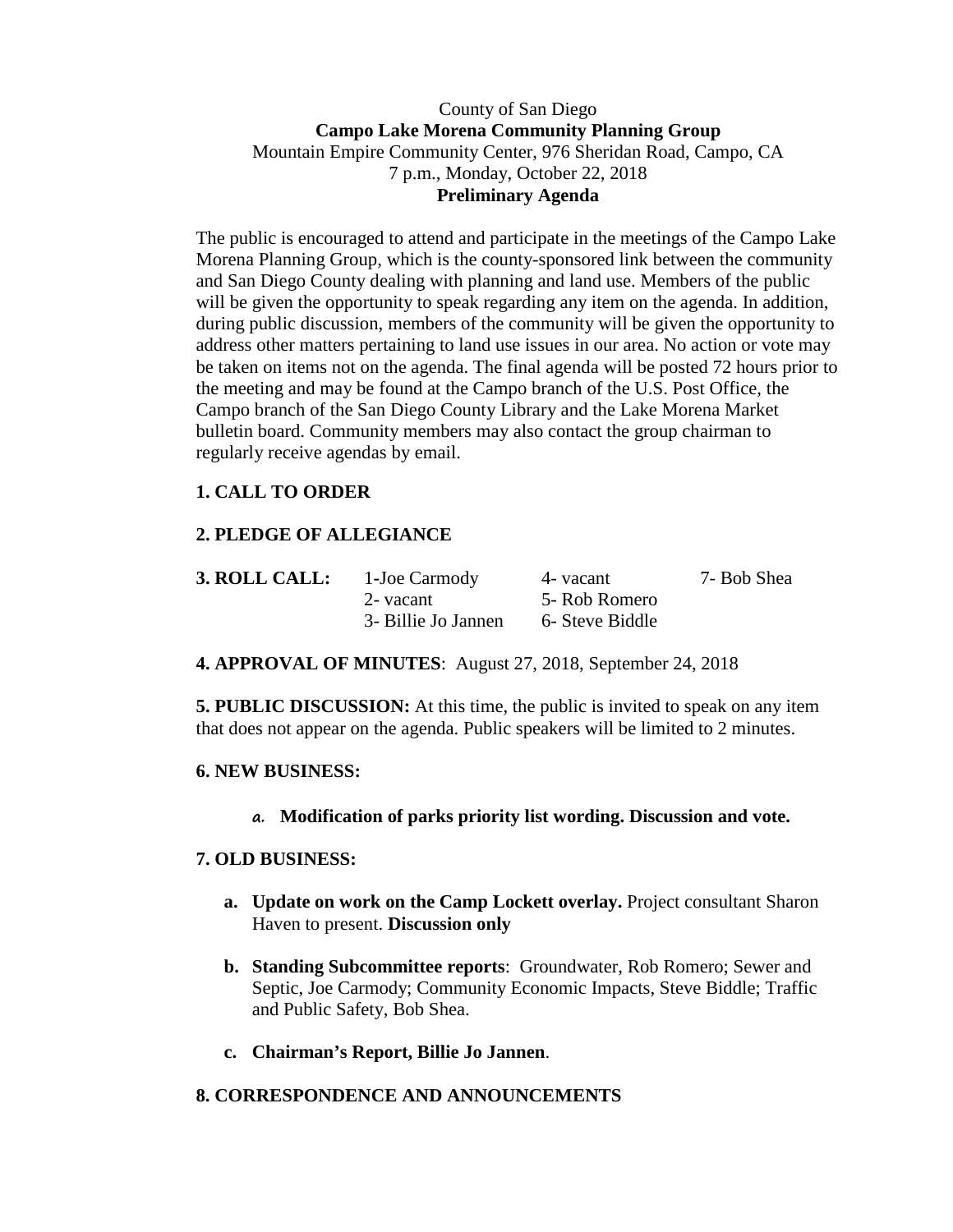- **a. The Star Ranch vesting and landscape architecture maps** are available, both at meetings and by appointment with the CLMPG chairman. Staff has delayed release of the EIR until it can figure out what type of greenhouse gas analysis large projects should include**.** The ranch was offered for sale in an announcement sent out in late November. The Back Country Land Trust and several co-investors are negotiating to buy it. **The proposed plan is still in play and is part of the property offering, but will be abandoned if purchased by trust entities.**
- **b. Plans for the proposed 17-acre industrial solar proposal at 1827 Lake Morena Drive** are available, both at meetings and by appointment with the CLMPG chairman. At the request of the proponent, the project will be reviewed in three (or more) phases. The planning group voted on the second review when the scoping letter was issued by the county. Please contact Solar Subcommittee co-chair Rob Romero or Joe Carmody to participate in formulating community responses. We will issue a final planning group review when all documents and plans are finalized.
- **c. Letter from Susan Quasarano of County Fire Authority wrote to assure us that they will conduct inspections on the ground of the safety issues identified by Bob Shea. Forwarded to group.**
- **d. Letter from Jim Custeau/Spring Valley Planning Group to the county on the county's affordable housing plan.** It cites our original letter, supports our comments and says that their community has at least 6 manufactured home parks devoted to housing seniors. They specifically requested that manufactured home residents be defended from excessive rent raises and displacement. **Forwarded to group.**
- **e. Notice that BOS would hear the county housing affordability project on Oct. 10. Forwarded to group.** *Note, I later reviewed the statement of proceedings from that meeting, but could not tell if anyone had responded on manufactured housing issues.*

# **f. Transmission Line Project Energia Sierra Juarez Final Environmental Impact Statement, prepared by**

**U.S. Department of Energy.** The public comment period opened on September 26 and closes on December 3, 2018. This is the project that would bring wind generation energy up from Mexican fields via Jacumba and Boulevard. The additional environmental work was ordered by a judge last year. Send comments to Julie Ann Smith as an email attachment at [Juliea.smith@hq.doe.gov.](mailto:Juliea.smith@hq.doe.gov) Draft EIR here: [https://www.energy.gov/oe/downloads/supplemental-environmental](https://www.energy.gov/oe/downloads/supplemental-environmental-impact-statement-seis-energia-sierra-juarez-us-transmission)[impact-statement-seis-energia-sierra-juarez-us-transmission.](https://www.energy.gov/oe/downloads/supplemental-environmental-impact-statement-seis-energia-sierra-juarez-us-transmission)

**Forwarded to group.**